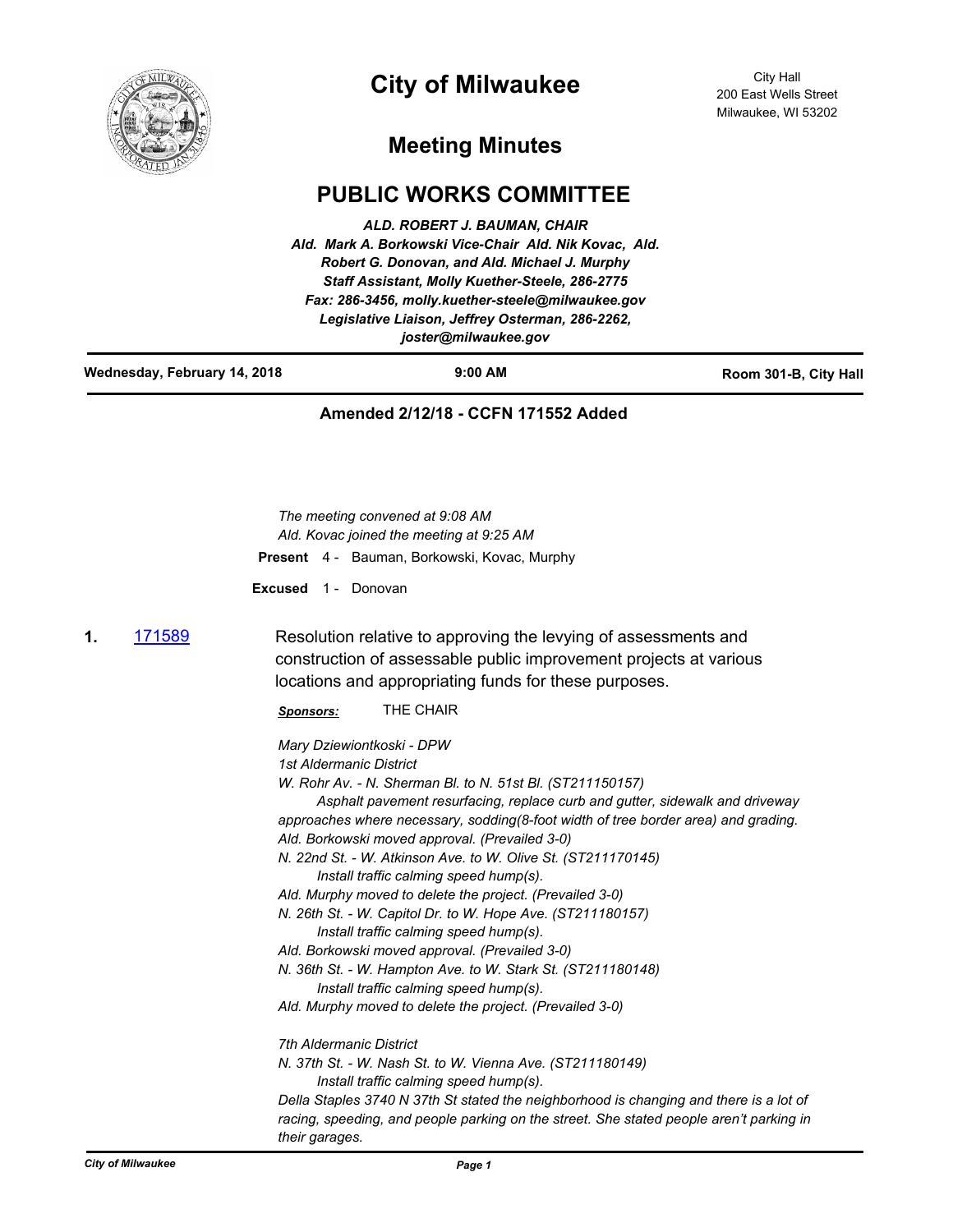*Bobbi Morriston-Ball 3727 N 37th St stated the street needs to be repaired before the speed hump should be installed. Ald. Borkowski moved approval. (Prevailed 3-0) N. 46th St. - W. Center St. to W. Hadley St. (ST211180153) Install traffic calming speed hump(s). Ald. Murphy moved approval. (Prevailed 3-0) 8th Aldermanic District S. 31st St. - W. National Ave. to W. Pierce St. (ST211170133) Install traffic calming speed hump(s). Ald. Murphy moved approval. (Prevailed 3-0) 9th Aldermanic District N. 51st St. - W. Mill Rd. to W. Hassel Lane (ST211180160) Install traffic calming speed hump(s). Ald. Borkowski moved approval. (Prevailed 3-0) 12th Aldermanic District S. 14th St. - W. Arthur Ave. to W. Hayes Ave. (ST211180124) Install traffic calming speed hump(s). Ald. Borkowski moved approval. (Prevailed 3-0) S. 18th St. - W. Lincoln Ave. to W. Grant St. (ST211180137) Install traffic calming speed hump(s). Lynn Kosyncki 2213 S 18th St is in support of the speed humps. She stated there are ATVs and motorbikes doing wheelies on the sidewalk and in the street. Patrice Burrell 2239 S 18th St stated children are afraid to play outside because of the reckless driving. Ald. Borkowski moved approval. (Prevailed 3-0) 15th Aldermanic District N. 39th St. - W. Meinecke Ave. to W. Wright St. (ST211180158) Install traffic calming speed hump(s). Ald. Murphy moved approval. (Prevailed 3-0) N. 48th St. - W. Wright St. to W. Clarke St. (ST211180159) Install traffic calming speed hump(s). Ald. Murphy moved approval. (Prevailed 3-0) Ald. Murphy moved approval as amended. (Prevailed 3-0)* **A motion was made by ALD. MURPHY that this Resolution be RECOMMENDED FOR ADOPTION. This motion PREVAILED by the following vote: Aye** 3 - Bauman, Borkowski and Murphy **No** 0 **Excused** 2 - Kovac and Donovan **2.** [171590](http://milwaukee.legistar.com/gateway.aspx?m=l&id=/matter.aspx?key=47452) Resolution determining it necessary to make various assessable public improvements at various locations and appropriating funds for these purposes with the City engineering cost estimated to be \$35,000 for a total estimated cost of these projects being \$600,000. *Sponsors:* THE CHAIR

*Mary Dziewiontkoski - DPW*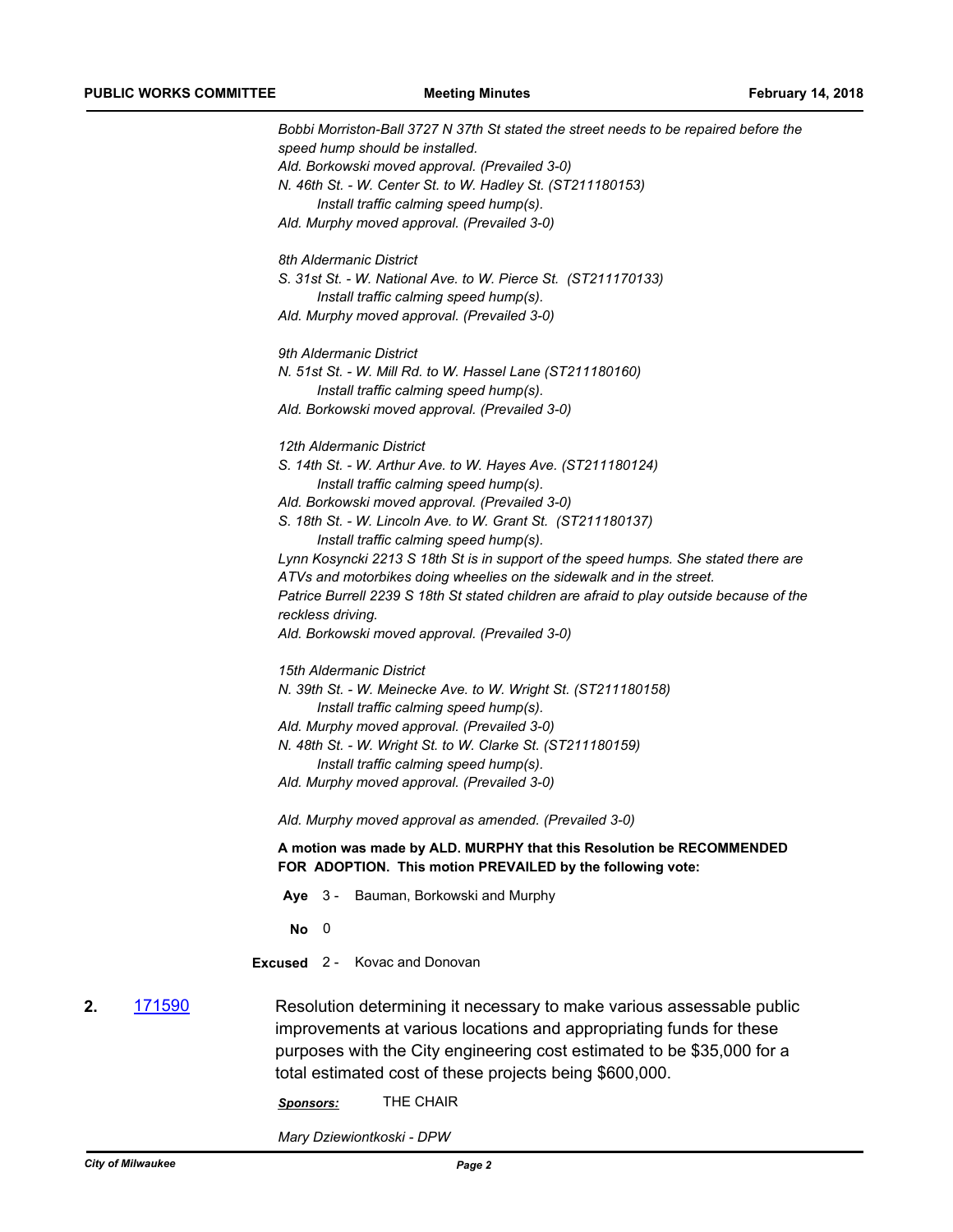**A motion was made by ALD. MURPHY that this Resolution be RECOMMENDED FOR ADOPTION. This motion PREVAILED by the following vote:**

**Aye** 3 - Bauman, Borkowski and Murphy

**No** 0

- **Excused** 2 Kovac and Donovan
- **3.** [171591](http://milwaukee.legistar.com/gateway.aspx?m=l&id=/matter.aspx?key=47453) Resolution determining it necessary to make various nonassessable public improvements at various locations and appropriating funds for these purposes with the City engineering cost estimated to be \$250,000 for a total estimated cost of these projects being \$1,315,000.

*Sponsors:* THE CHAIR

#### *Proposed Substitute A*

**A motion was made by ALD. BORKOWSKI that this Resolution be SUBSTITUTED. This motion PREVAILED by the following vote:**

**Aye** 3 - Bauman, Borkowski and Murphy

**No** 0

**Excused** 2 - Kovac and Donovan

*Mary Dziewiontkoski - DPW*

**A motion was made by ALD. MURPHY that this Resolution be RECOMMENDED FOR ADOPTION. This motion PREVAILED by the following vote:**

**Aye** 3 - Bauman, Borkowski and Murphy

**No** 0

**Excused** 2 - Kovac and Donovan

**4.** [171592](http://milwaukee.legistar.com/gateway.aspx?m=l&id=/matter.aspx?key=47454) Resolution approving construction of nonassessable public improvements at various locations and appropriating funds for these purposes with the City construction cost estimated to be \$9,679,000 for a

total estimated cost of these projects being \$10,232,000.

*Sponsors:* THE CHAIR

*Proposed Substitute A*

**A motion was made by ALD. BORKOWSKI that this Resolution be SUBSTITUTED. This motion PREVAILED by the following vote:**

**Aye** 3 - Bauman, Borkowski and Murphy

**No** 0

**Excused** 2 - Kovac and Donovan

*Mary Dziewiontkoski - DPW*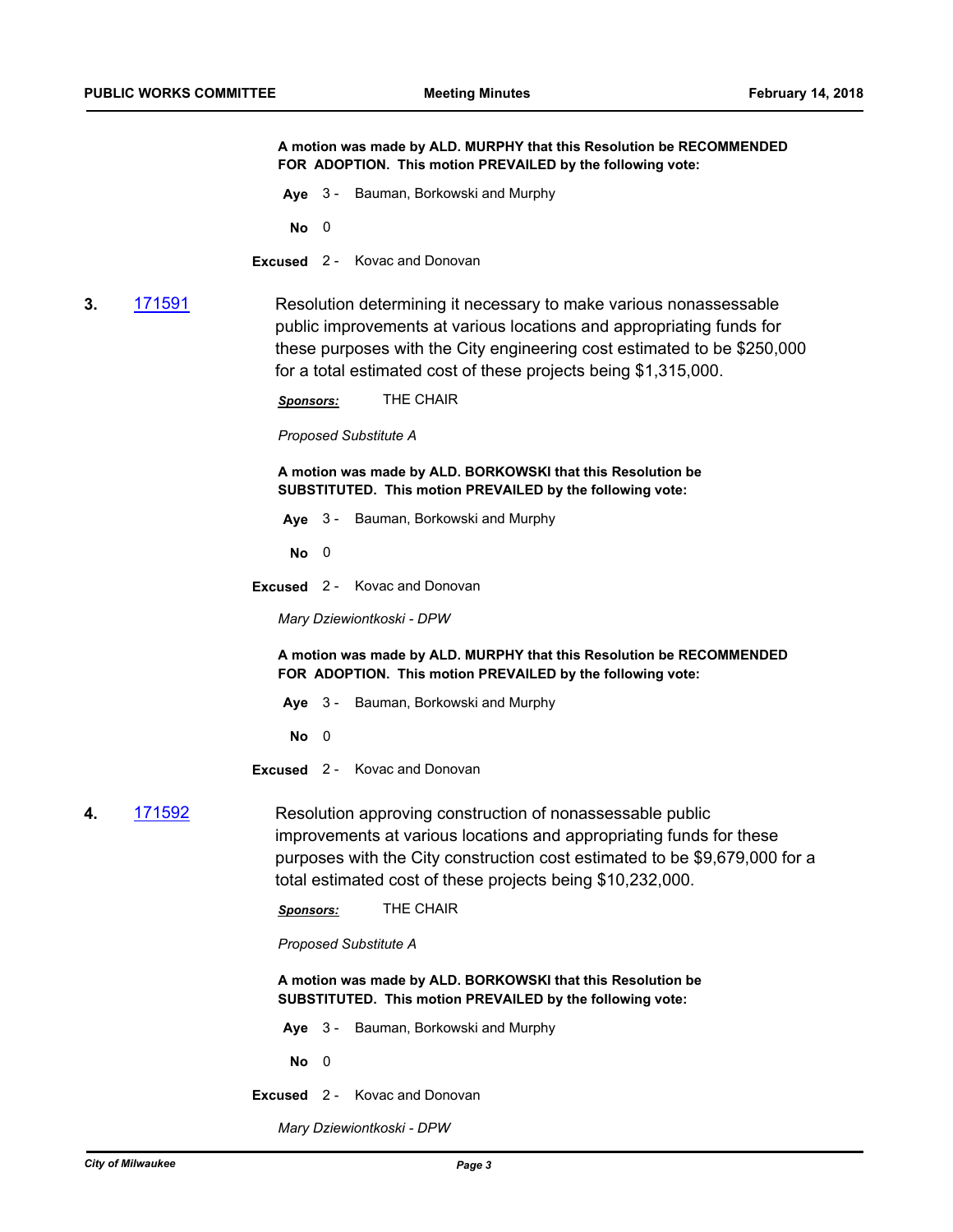**A motion was made by ALD. MURPHY that this Resolution be RECOMMENDED FOR ADOPTION. This motion PREVAILED by the following vote: Aye** 3 - Bauman, Borkowski and Murphy **No** 0 **Excused** 2 - Kovac and Donovan **5.** [171569](http://milwaukee.legistar.com/gateway.aspx?m=l&id=/matter.aspx?key=47429) Reappointment of Diane Diel to the Harbor Commission by the Mayor. (4th Aldermanic District) *Sponsors:* THE CHAIR **A motion was made by ALD. BORKOWSKI that this Appointment be RECOMMENDED FOR CONFIRMATION. This motion PREVAILED by the following vote: Aye** 3 - Bauman, Borkowski and Murphy **No** 0 **Excused** 2 - Kovac and Donovan **6.** [171570](http://milwaukee.legistar.com/gateway.aspx?m=l&id=/matter.aspx?key=47430) Reappointment of Timothy Hoelter to the Harbor Commission by the Mayor. (3rd Aldermanic District) *Sponsors:* THE CHAIR **A motion was made by ALD. BORKOWSKI that this Appointment be RECOMMENDED FOR CONFIRMATION. This motion PREVAILED by the following vote: Aye** 3 - Bauman, Borkowski and Murphy **No** 0 **Excused** 2 - Kovac and Donovan **7.** [171571](http://milwaukee.legistar.com/gateway.aspx?m=l&id=/matter.aspx?key=47431) Reappointment of Craig Mastantuono to the Harbor Commission by the Mayor. (3rd Aldermanic District) *Sponsors:* THE CHAIR **A motion was made by ALD. BORKOWSKI that this Appointment be RECOMMENDED FOR CONFIRMATION. This motion PREVAILED by the following vote: Aye** 3 - Bauman, Borkowski and Murphy **No** 0 **Excused** 2 - Kovac and Donovan **8.** [171572](http://milwaukee.legistar.com/gateway.aspx?m=l&id=/matter.aspx?key=47432) Reappointment of Ron San Felippo to the Harbor Commission by the

Mayor. (4th Aldermanic District)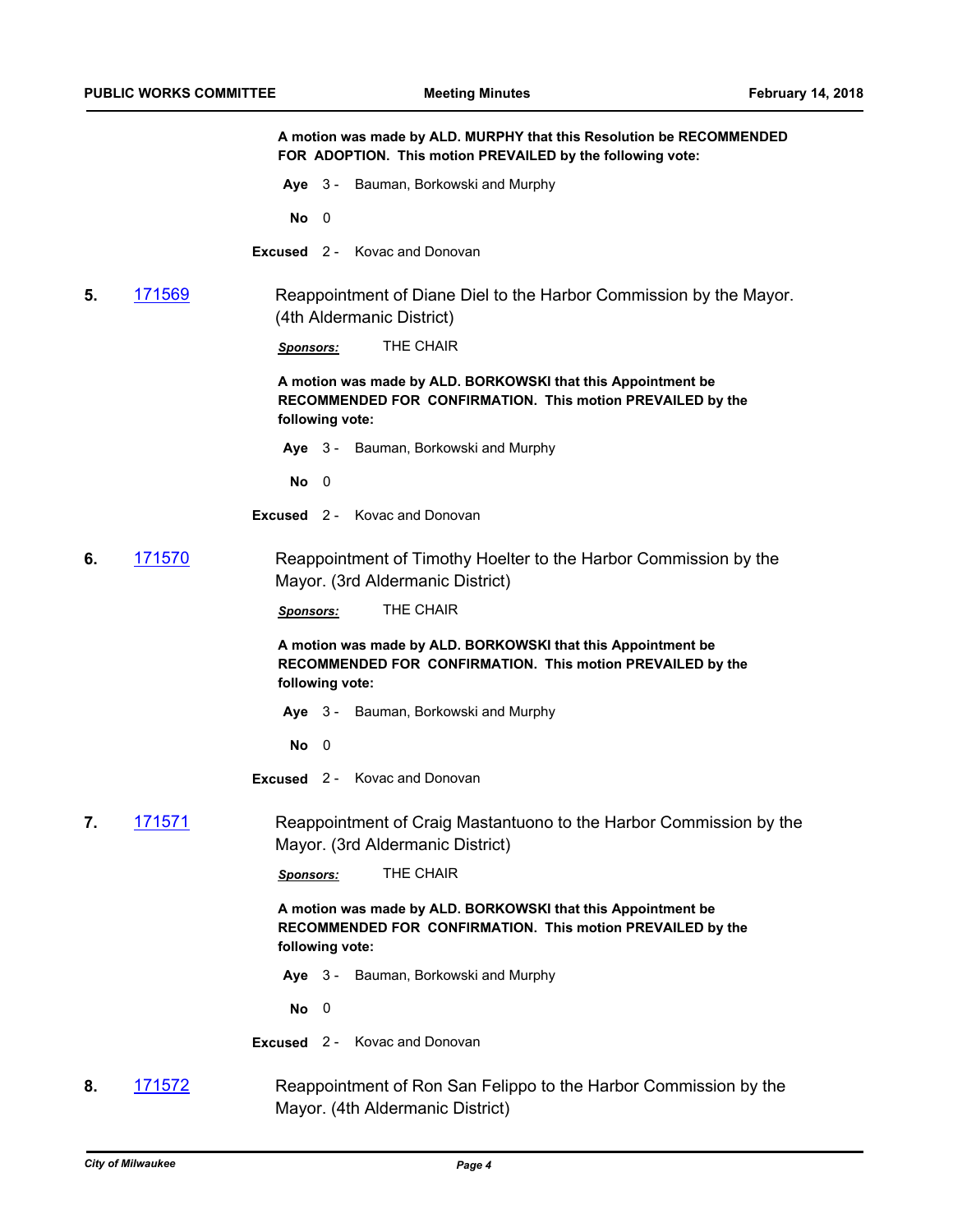| THE CHAIR<br><u>Sponsors:</u><br>A motion was made by ALD. BORKOWSKI that this Appointment be<br>RECOMMENDED FOR CONFIRMATION. This motion PREVAILED by the<br>following vote:<br>Aye 3 - Bauman, Borkowski and Murphy<br>No<br>$\overline{\phantom{0}}$ |  |
|----------------------------------------------------------------------------------------------------------------------------------------------------------------------------------------------------------------------------------------------------------|--|
|                                                                                                                                                                                                                                                          |  |
|                                                                                                                                                                                                                                                          |  |
|                                                                                                                                                                                                                                                          |  |
|                                                                                                                                                                                                                                                          |  |
| Excused 2 - Kovac and Donovan                                                                                                                                                                                                                            |  |
| 9.<br><u> 171573</u><br>Reappointment of Kathleen Smith to the Harbor Commission by the<br>Mayor. (10th Aldermanic District)                                                                                                                             |  |
| THE CHAIR<br><b>Sponsors:</b>                                                                                                                                                                                                                            |  |
| A motion was made by ALD. BORKOWSKI that this Appointment be<br>RECOMMENDED FOR CONFIRMATION. This motion PREVAILED by the<br>following vote:                                                                                                            |  |
| Aye 3 - Bauman, Borkowski and Murphy                                                                                                                                                                                                                     |  |
| $No$ 0                                                                                                                                                                                                                                                   |  |
| <b>Excused</b> 2 - Kovac and Donovan                                                                                                                                                                                                                     |  |
| 171667<br>Resolution approving a 2018 Three-Year Statement of Intentions for the<br>10.<br>Port of Milwaukee.                                                                                                                                            |  |
| Ald. Borkowski<br><u>Sponsors:</u>                                                                                                                                                                                                                       |  |
| Paul Vornholt - Port                                                                                                                                                                                                                                     |  |
| A motion was made by ALD. MURPHY that this Resolution be RECOMMENDED<br>FOR ADOPTION. This motion PREVAILED by the following vote:                                                                                                                       |  |
| Aye 4 - Bauman, Borkowski, Kovac and Murphy                                                                                                                                                                                                              |  |
| $\overline{\mathbf{0}}$<br>No.                                                                                                                                                                                                                           |  |
| <b>Excused</b> 1 - Donovan                                                                                                                                                                                                                               |  |
| 171553<br>11.<br>Resolution accepting a water easement, and authorizing the proper City<br>of Milwaukee officials to execute the document.                                                                                                               |  |
| THE CHAIR<br><u>Sponsors:</u>                                                                                                                                                                                                                            |  |
| Patrick Pauly - Water Works                                                                                                                                                                                                                              |  |
| A motion was made by ALD. KOVAC that this Resolution be RECOMMENDED<br>FOR ADOPTION. This motion PREVAILED by the following vote:                                                                                                                        |  |
| Aye 4 - Bauman, Borkowski, Kovac and Murphy                                                                                                                                                                                                              |  |
| $No$ 0                                                                                                                                                                                                                                                   |  |
| Excused 1 - Donovan                                                                                                                                                                                                                                      |  |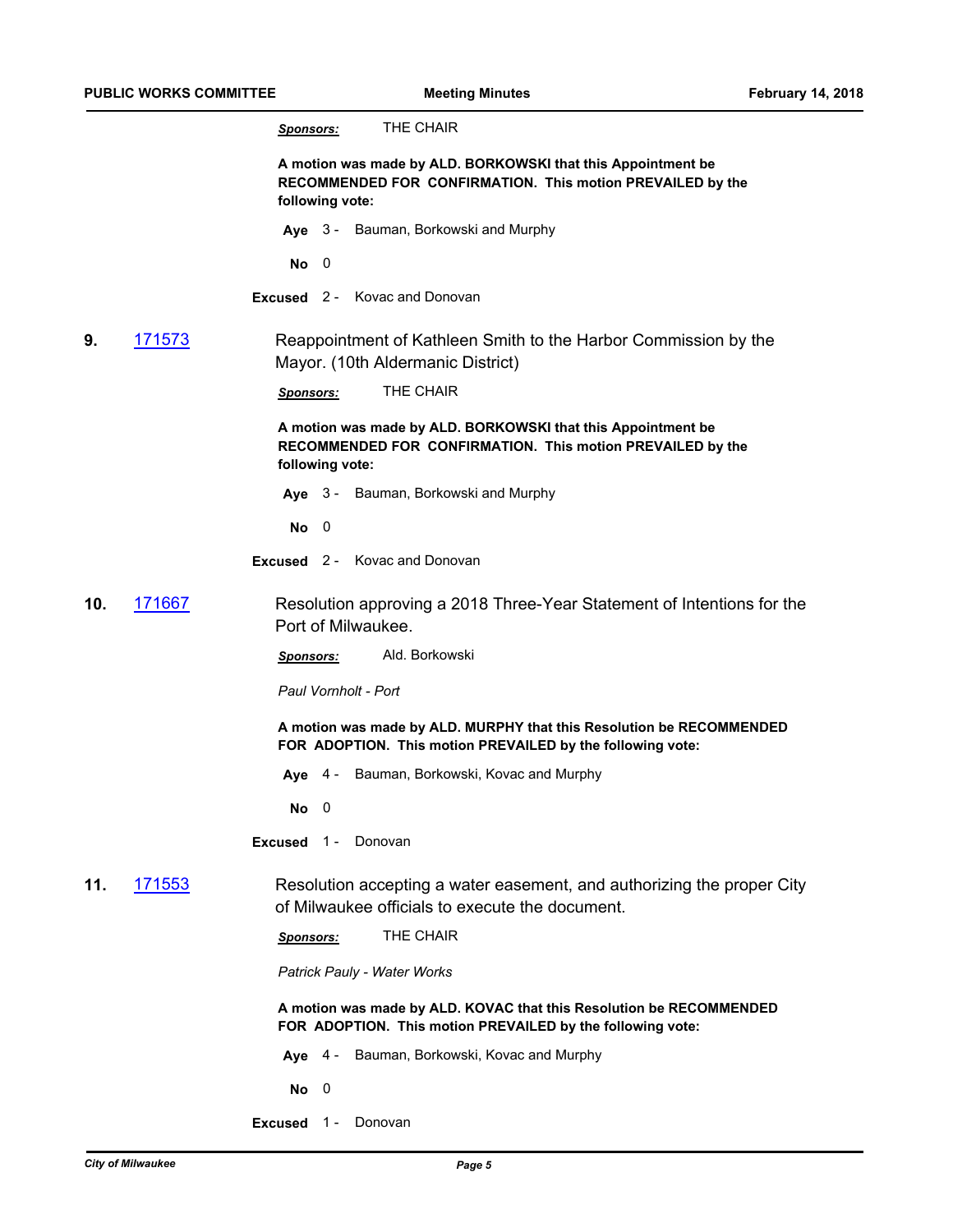**12.** [171561](http://milwaukee.legistar.com/gateway.aspx?m=l&id=/matter.aspx?key=47421) Resolution authorizing the Commissioner of Public Works to execute an Agreement between the City of Milwaukee and the Milwaukee Metropolitan Sewerage District regarding the Kinnickinnic River Flood Management Project for an area abutting the Kinnickinnic River between South 13th and South 16th Streets and in a section of Pulaski Park located between South 16th Street and West Windlake Avenue, in the 12th Aldermanic District.

*Sponsors:* THE CHAIR

*Nader Jaber - DPW*

**A motion was made by ALD. BORKOWSKI that this Resolution be RECOMMENDED FOR ADOPTION. This motion PREVAILED by the following vote:**

**Aye** 4 - Bauman, Borkowski, Kovac and Murphy

**No** 0

**Excused** 1 - Donovan

**13.** [171511](http://milwaukee.legistar.com/gateway.aspx?m=l&id=/matter.aspx?key=47366) Resolution authorizing acceptance of Sewer Easement SE-2879 at 701 and 705-707 South 37th Street, in the 8th Aldermanic District.

*Sponsors:* THE CHAIR

*Nader Jaber - DPW*

**A motion was made by ALD. MURPHY that this Resolution be RECOMMENDED FOR ADOPTION. This motion PREVAILED by the following vote:**

**Aye** 4 - Bauman, Borkowski, Kovac and Murphy

**No** 0

**Excused** 1 - Donovan

**14.** [171552](http://milwaukee.legistar.com/gateway.aspx?m=l&id=/matter.aspx?key=47410) Resolution authorizing the City to execute documents required for right-of-way acquisition and approving the plat of right-of-way required for the improvement of South Chase Avenue from East Ohio Avenue to East Lincoln Avenue, with an estimated total cost of \$29,000 that is 100% funded by State/Federal Aid.

*Sponsors:* THE CHAIR

*Chad Chrisbaum - DPW*

**A motion was made by ALD. KOVAC that this Resolution be RECOMMENDED FOR ADOPTION. This motion PREVAILED by the following vote:**

**Aye** 4 - Bauman, Borkowski, Kovac and Murphy

**No** 0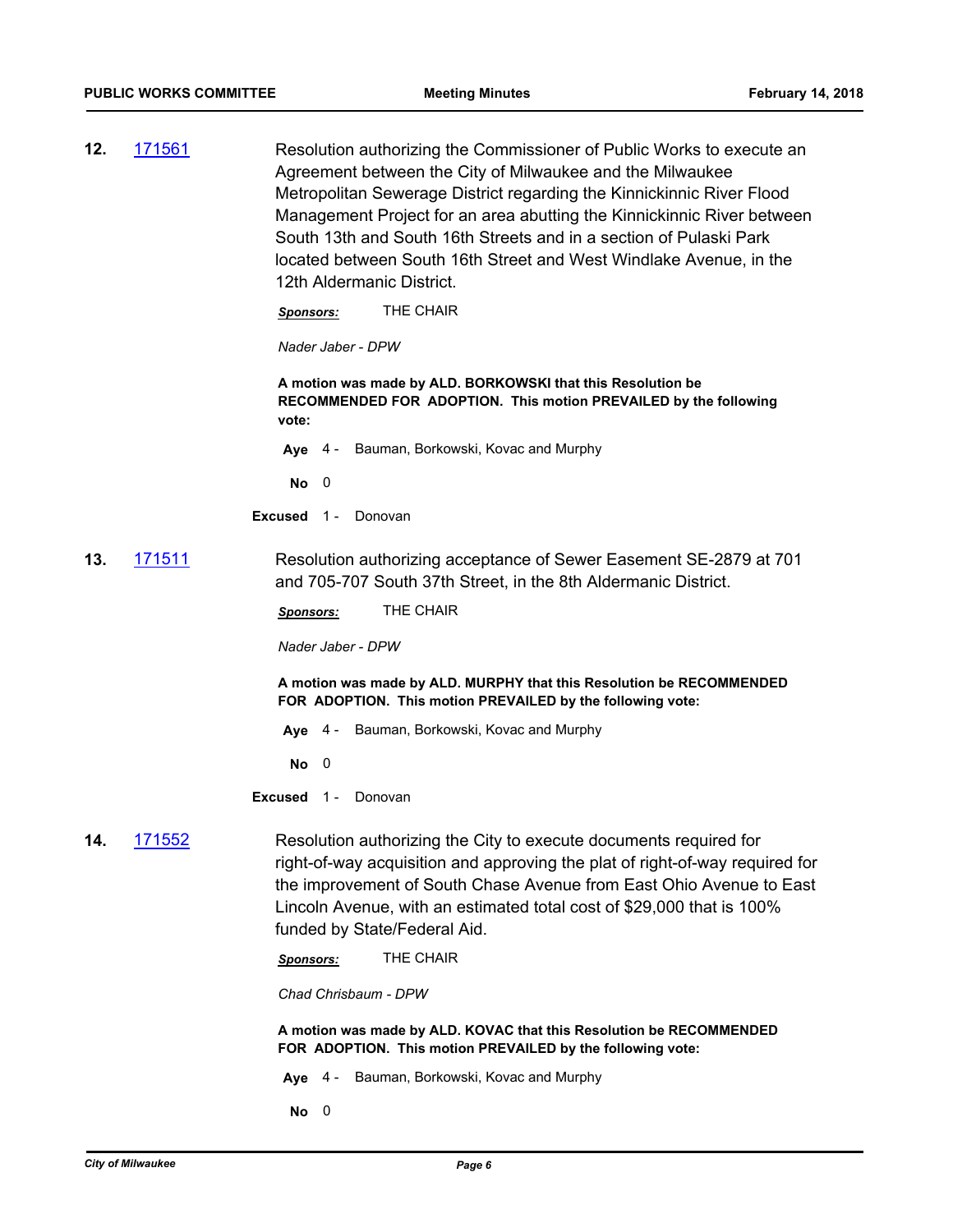#### **Excused** 1 - Donovan

**15.** [171638](http://milwaukee.legistar.com/gateway.aspx?m=l&id=/matter.aspx?key=47508) Resolution authorizing the issuance of a street occupancy permit to WDG Construction Group for construction activities at West Juneau Avenue, west of North 10th Street, adjacent to the property at 1009 West Juneau Avenue in the 4th Aldermanic District.

*Sponsors:* Ald. Bauman

*Karen Dettmer - DPW Andrew Logan - WDG Construction*

**A motion was made by ALD. KOVAC that this Resolution be RECOMMENDED FOR ADOPTION. This motion PREVAILED by the following vote:**

**Aye** 4 - Bauman, Borkowski, Kovac and Murphy

**No** 0

- **Excused** 1 Donovan
- **16.** [160472](http://milwaukee.legistar.com/gateway.aspx?m=l&id=/matter.aspx?key=44193) Resolution to vacate North 28th Street between West Wells Street and West Wisconsin Avenue, in the 4th Aldermanic District.

*Sponsors:* THE CHAIR

*Kyle Gast - DCD Rick Wiegand*

**A motion was made by ALD. MURPHY that this Resolution be RECOMMENDED FOR ADOPTION. This motion PREVAILED by the following vote:**

**Aye** 4 - Bauman, Borkowski, Kovac and Murphy

**No** 0

**Excused** 1 - Donovan

**17.** [170461](http://milwaukee.legistar.com/gateway.aspx?m=l&id=/matter.aspx?key=46184) Communication from the Department of Public Works on the status of the Pilot Organics Collection Study.

*Sponsors:* THE CHAIR

*Rick Meyers - DPW Bryan Ukena - DPW Analiese Smith - DPW*

**A motion was made by ALD. KOVAC that this Communication be RECOMMENDED FOR PLACING ON FILE. This motion PREVAILED by the following vote:**

- **Aye** 4 Bauman, Borkowski, Kovac and Murphy
- **No** 0
- **Excused** 1 Donovan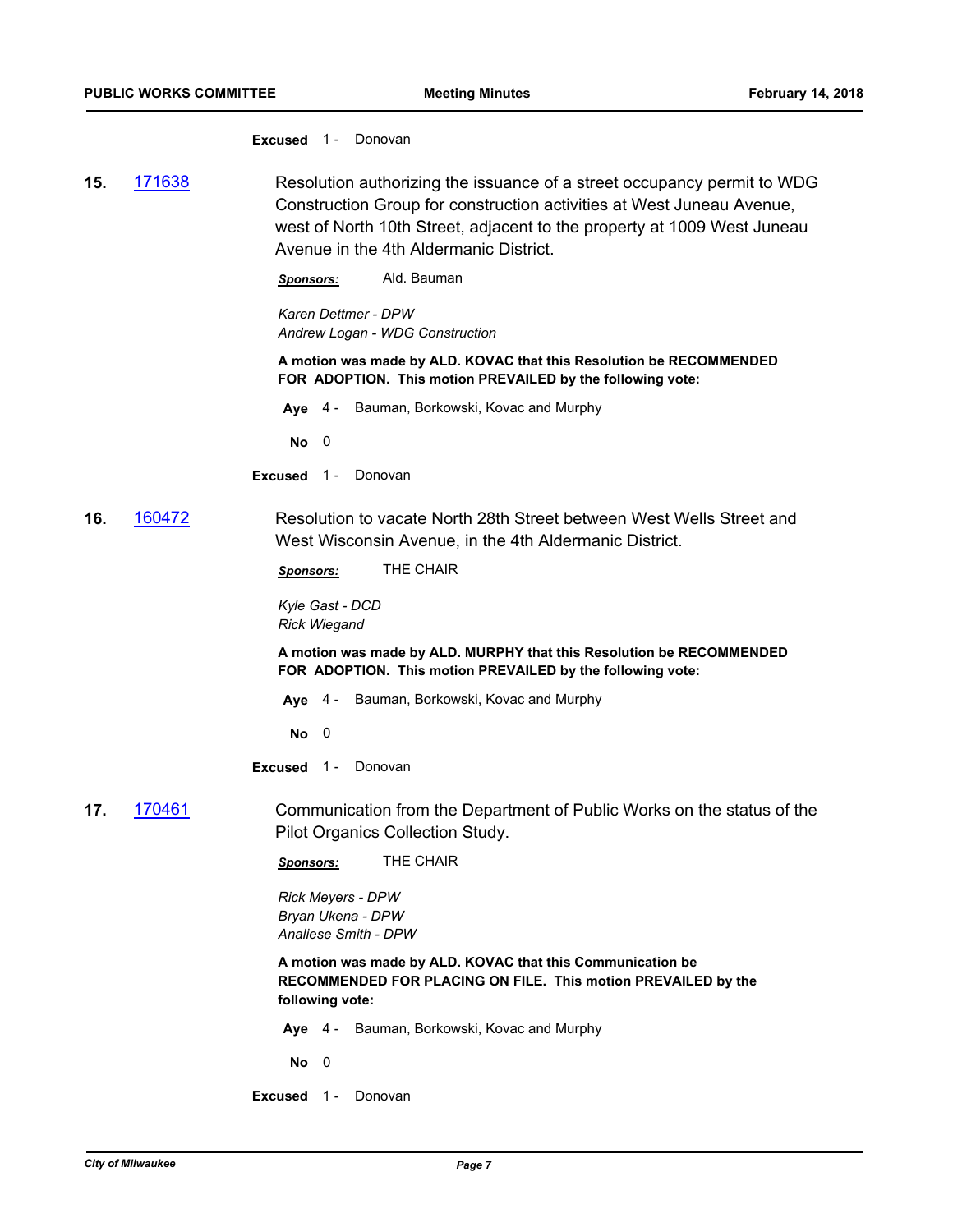|               | <b>PUBLIC WORKS COMMITTEE</b> | <b>Meeting Minutes</b>                                                                                                                                                                   | <b>February 14, 2018</b> |
|---------------|-------------------------------|------------------------------------------------------------------------------------------------------------------------------------------------------------------------------------------|--------------------------|
| 18.           | 171037                        | Communication from the Department of Public Works relating to illegal<br>dumping.                                                                                                        |                          |
|               |                               | Ald. Rainey<br><u>Sponsors:</u>                                                                                                                                                          |                          |
|               |                               | Ald. Rainey<br><b>Rick Meyers - DPW</b><br>Don Schaewe - DNS<br>Jeffery Smith - DPW                                                                                                      |                          |
|               |                               | A motion was made by ALD. BORKOWSKI that this Communication be HELD<br>TO CALL OF THE CHAIR. This motion PREVAILED by the following vote:                                                |                          |
|               |                               | Aye 4 - Bauman, Borkowski, Kovac and Murphy                                                                                                                                              |                          |
|               |                               | $No$ 0                                                                                                                                                                                   |                          |
|               |                               | <b>Excused 1- Donovan</b>                                                                                                                                                                |                          |
| 170719<br>19. |                               | Communication from the Department of Public Works and the Milwaukee<br>Police Department relating to procedures for removing debris from city<br>streets following automobile accidents. |                          |
|               |                               | Ald. Rainey<br><u>Sponsors:</u>                                                                                                                                                          |                          |
|               |                               | Ald. Rainey<br>Rick Meyers - DPW<br>Preston Cole - DNS<br>Sgt Colon - MPD<br>Jeffery Smith - DPW                                                                                         |                          |
|               |                               | A motion was made by ALD. KOVAC that this Communication be HELD TO<br>CALL OF THE CHAIR. This motion PREVAILED by the following vote:                                                    |                          |
|               |                               | Aye 4 - Bauman, Borkowski, Kovac and Murphy                                                                                                                                              |                          |
|               |                               | $No$ 0                                                                                                                                                                                   |                          |
|               |                               | <b>Excused</b> 1 - Donovan                                                                                                                                                               |                          |
| 171393<br>20. |                               | A substitute ordinance relating to security measures for downtown<br>parking lots or places.                                                                                             |                          |
|               |                               | Ald. Bauman<br><b>Sponsors:</b>                                                                                                                                                          |                          |
|               |                               | A motion was made by ALD. KOVAC that this Ordinance be RECOMMENDED<br>FOR PLACING ON FILE. This motion PREVAILED by the following vote:                                                  |                          |
|               |                               | Bauman, Borkowski, Kovac and Murphy<br>Aye $4-$                                                                                                                                          |                          |
|               |                               | $No$ 0                                                                                                                                                                                   |                          |
|               |                               | Excused 1-<br>Donovan                                                                                                                                                                    |                          |
| 21.           | 171671                        | An ordinance relating to licensing parking lots or places.                                                                                                                               |                          |
|               |                               | Ald. Bauman<br>Sponsors:                                                                                                                                                                 |                          |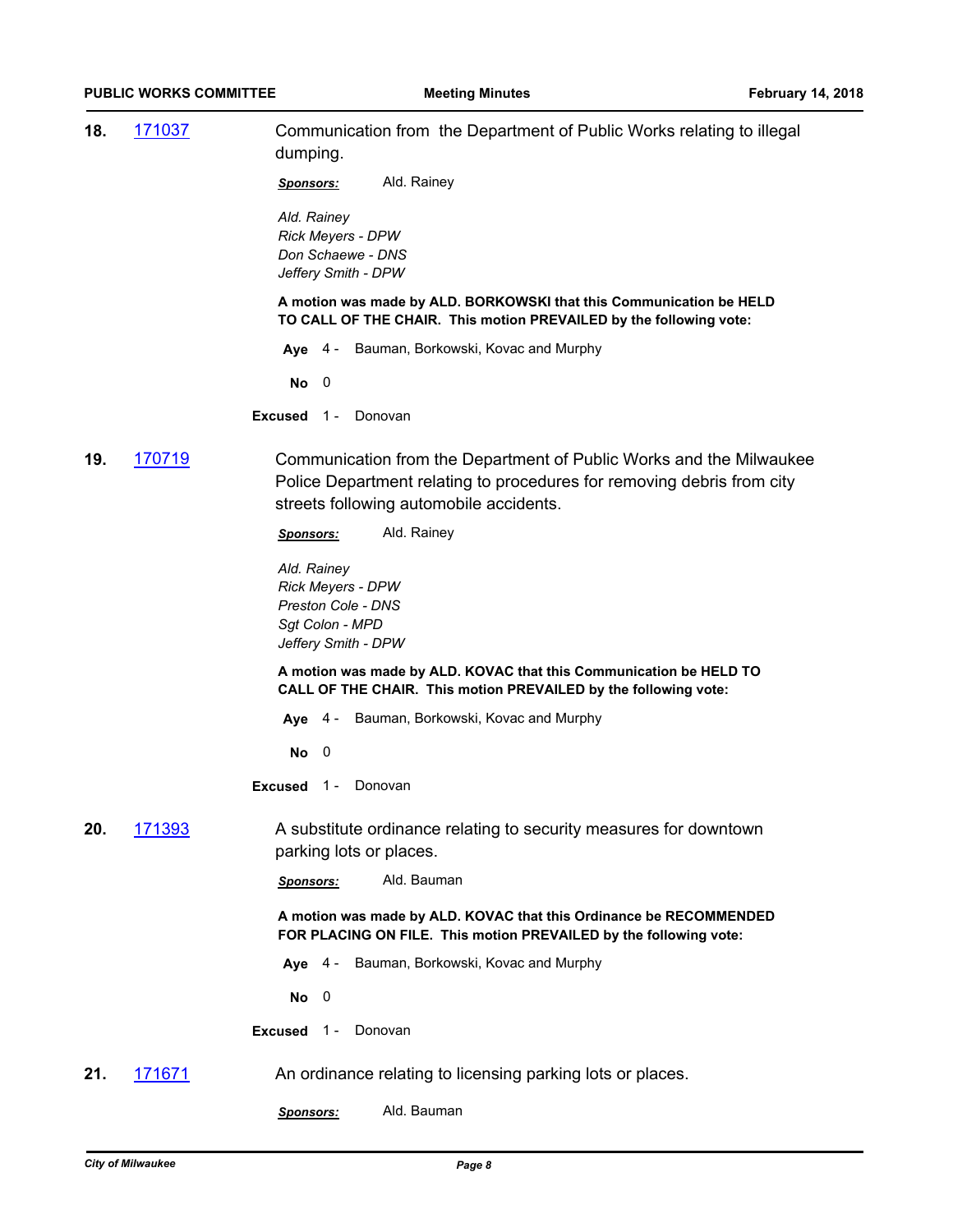*Cpt Rowe - MPD Jessica Celella - License Division Manager Sgt Raden - MPD Sheldon Oppermann - Building Owners and Managers Association Aaron Cadle - LRB* **A motion was made by ALD. KOVAC that this Ordinance be RECOMMENDED FOR PASSAGE. This motion PREVAILED by the following vote: Aye** 4 - Bauman, Borkowski, Kovac and Murphy **No** 0 **Excused** 1 - Donovan **22.** [171523](http://milwaukee.legistar.com/gateway.aspx?m=l&id=/matter.aspx?key=47379) Substitute resolution relating to Milwaukee Water Works water bill lead-in-water safety inserts and dissemination of other lead-related information. *Sponsors:* Ald. Zielinski *Ald. Zielinski Sherrie Tussler - Hunger Task Force Jennifer Gonda - Water Works* **A motion was made by ALD. KOVAC that this Resolution be HELD TO CALL OF THE CHAIR. This motion PREVAILED by the following vote: Aye** 4 - Bauman, Borkowski, Kovac and Murphy **No** 0 **Excused** 1 - Donovan **23.** [171409](http://milwaukee.legistar.com/gateway.aspx?m=l&id=/matter.aspx?key=47250) Substitute resolution directing the Commissioner of the Department of Public Works to include a clause in all Department of Public Works' contracts prohibiting certain displays on City job sites. *Sponsors:* Ald. Zielinski **A motion was made by ALD. BORKOWSKI that this Resolution be HELD TO CALL OF THE CHAIR. This motion PREVAILED by the following vote: Aye** 4 - Bauman, Borkowski, Kovac and Murphy **No** 0 **Excused** 1 - Donovan **9:30 AM 24.** [171488](http://milwaukee.legistar.com/gateway.aspx?m=l&id=/matter.aspx?key=47337) Motion relating to the recommendations of the Public Works Committee relative to licenses. *Sponsors:* THE CHAIR

*BROWN, Joseph W, Driver's License, Public Passenger Vehicle Application.*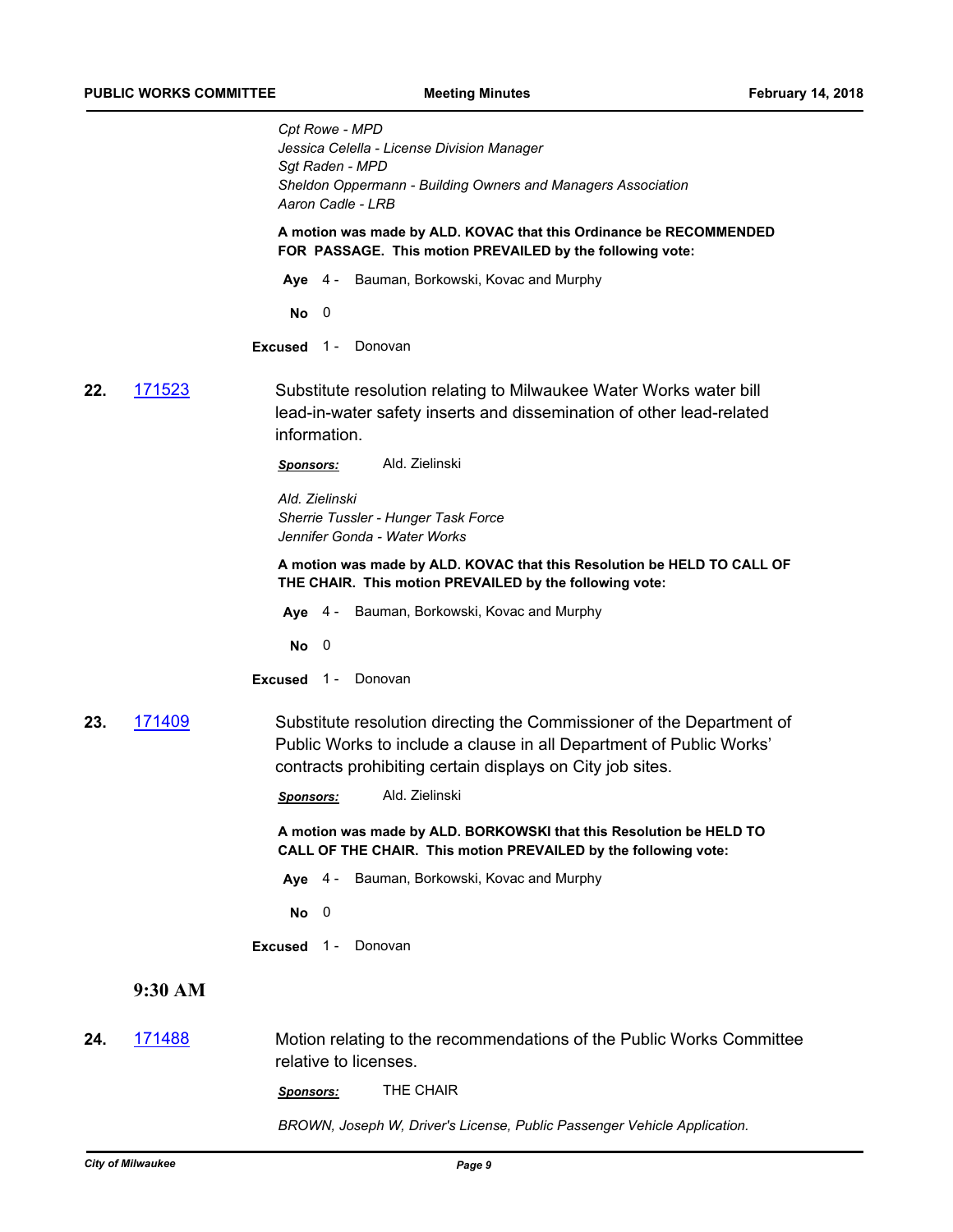*Ald. Kovac moved to Hold to the Call of the Chair based on nonappearance. (Prevailed 4-0)*

**A motion was made by ALD. KOVAC that this Motion be AMENDED. This motion PREVAILED by the following vote:**

**Aye** 4 - Bauman, Borkowski, Kovac and Murphy

**No** 0

**Excused** 1 - Donovan

*DEL REAL, Joey, Driver's License, Public Passenger Vehicle Application. Ald. Kovac moved to Hold to the Call of the Chair based on nonappearance. (Prevailed 4-0)*

**A motion was made by ALD. KOVAC that this Motion be AMENDED. This motion PREVAILED by the following vote:**

**Aye** 4 - Bauman, Borkowski, Kovac and Murphy

**No** 0

**Excused** 1 - Donovan

*HARRIS, Brandon L, Driver's License, Public Passenger Vehicle Application. Ald. Borkowski moved approval. (Prevailed 4-0)*

**A motion was made by ALD. BORKOWSKI that this Motion be AMENDED. This motion PREVAILED by the following vote:**

**Aye** 4 - Bauman, Borkowski, Kovac and Murphy

**No** 0

**Excused** 1 - Donovan

*MANUEL, Jessicca M, Driver's License, Public Passenger Vehicle Application. The applicant stated she hasn't had an issues with driving in the past 2 years. She added that she has paid her tickets and plans to follow the rules of the road. Ald. Murphy moved approval. (Prevailed 4-0)*

**A motion was made by ALD. MURPHY that this Motion be AMENDED. This motion PREVAILED by the following vote:**

**Aye** 4 - Bauman, Borkowski, Kovac and Murphy

**No** 0

**Excused** 1 - Donovan

*PRICE, Germain D, Driver's License, Public Passenger Vehicle Application. The applicant stated he was the victim of an accident and attempted robbery. Ald. Kovac moved approval. (Prevailed 4-0)*

**A motion was made by ALD. KOVAC that this Motion be AMENDED. This motion PREVAILED by the following vote:**

**Aye** 4 - Bauman, Borkowski, Kovac and Murphy

**No** 0